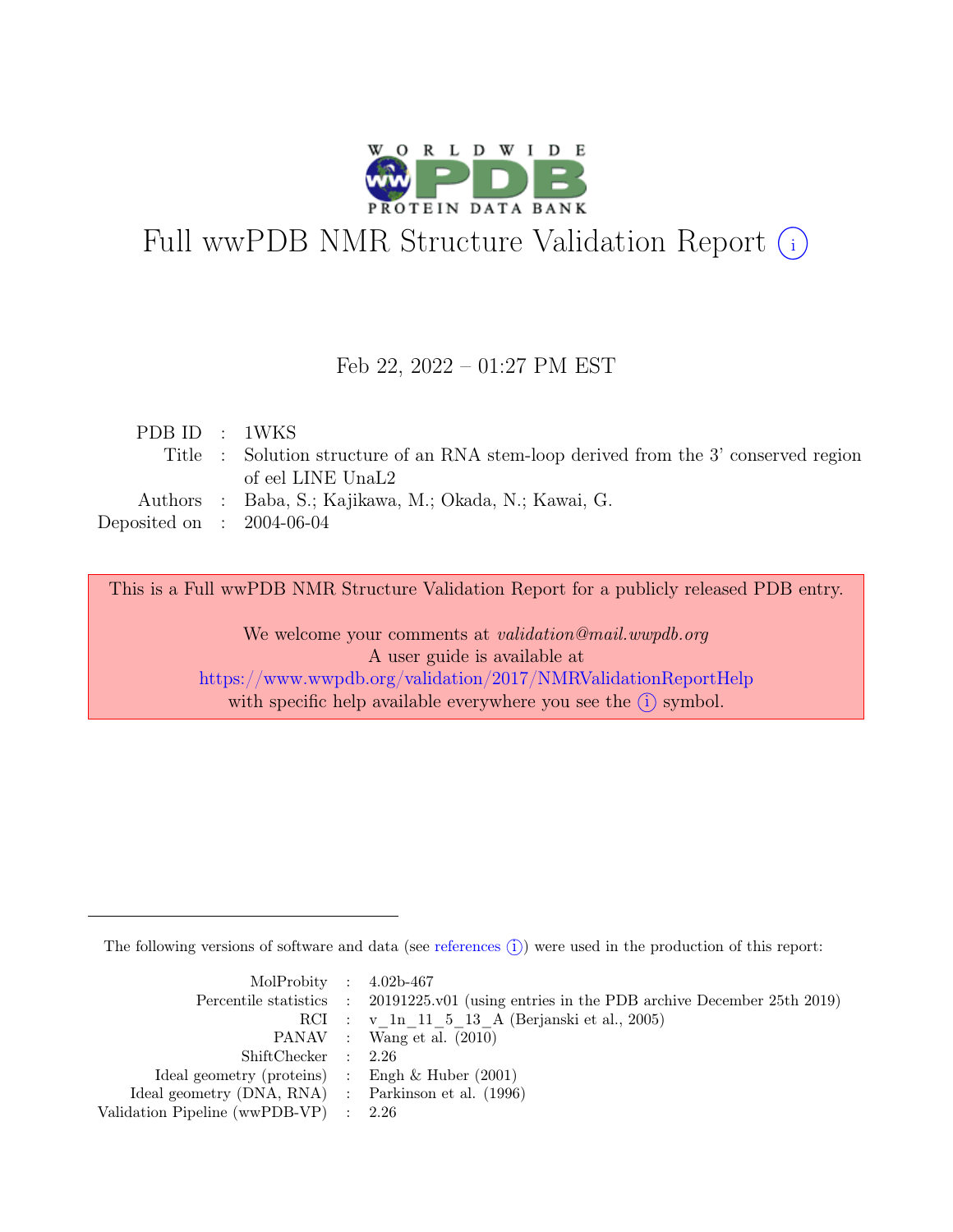# 1 Overall quality at a glance  $(i)$

The following experimental techniques were used to determine the structure: SOLUTION NMR

The overall completeness of chemical shifts assignment was not calculated.

Percentile scores (ranging between 0-100) for global validation metrics of the entry are shown in the following graphic. The table shows the number of entries on which the scores are based.



The table below summarises the geometric issues observed across the polymeric chains and their fit to the experimental data. The red, orange, yellow and green segments indicate the fraction of residues that contain outliers for  $>=$  3, 2, 1 and 0 types of geometric quality criteria. A cyan segment indicates the fraction of residues that are not part of the well-defined cores, and a grey segment represents the fraction of residues that are not modelled. The numeric value for each fraction is indicated below the corresponding segment, with a dot representing fractions  $\epsilon = 5\%$ 

| Mol | hain! | Length   |     | Quality of chain |    |
|-----|-------|----------|-----|------------------|----|
|     |       | <u>.</u> | 29% | 65%              | 6% |

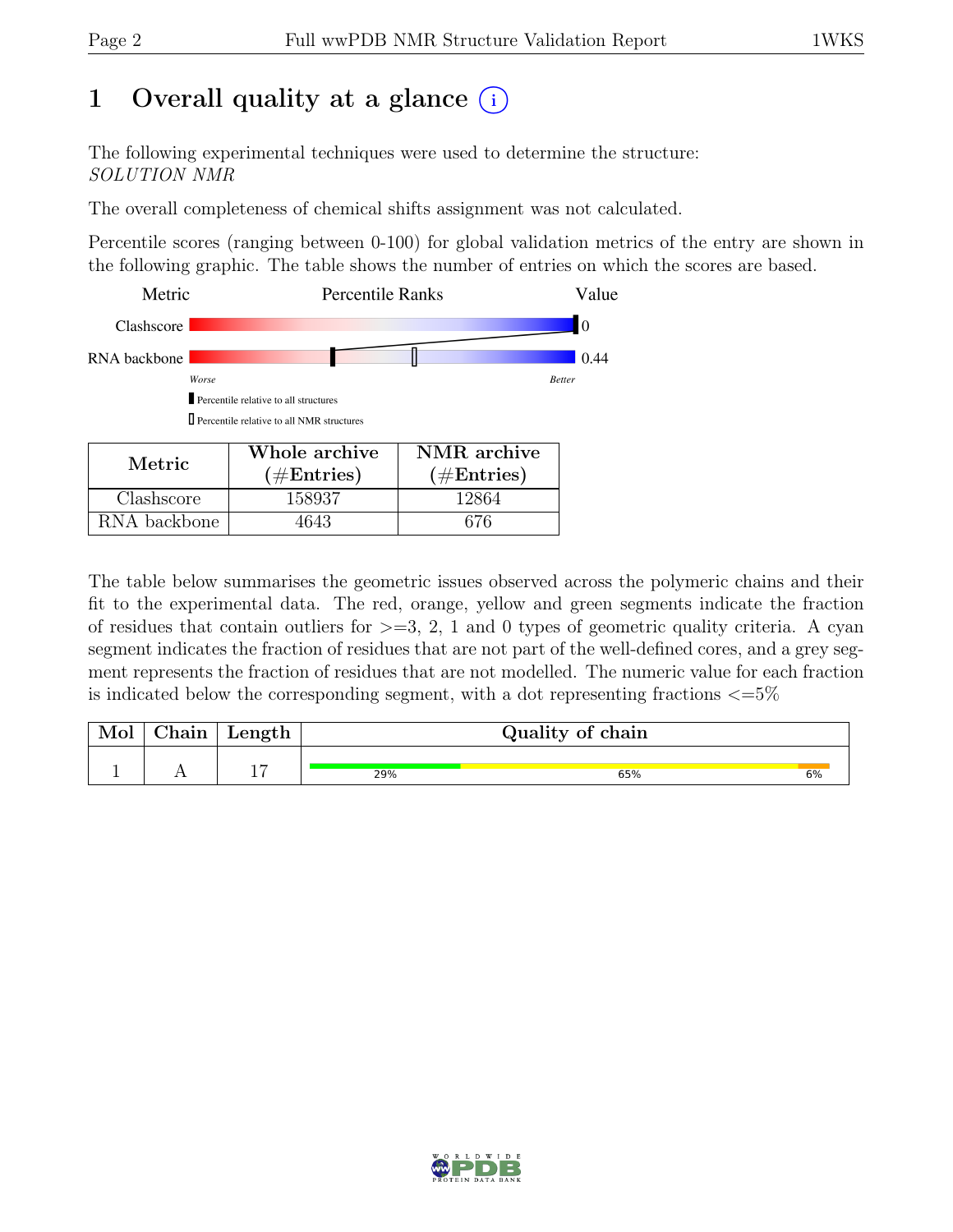## 2 Ensemble composition and analysis  $(i)$

This entry contains 21 models. This entry does not contain polypeptide chains, therefore identification of well-defined residues and clustering analysis are not possible. All residues are included in the validation scores.

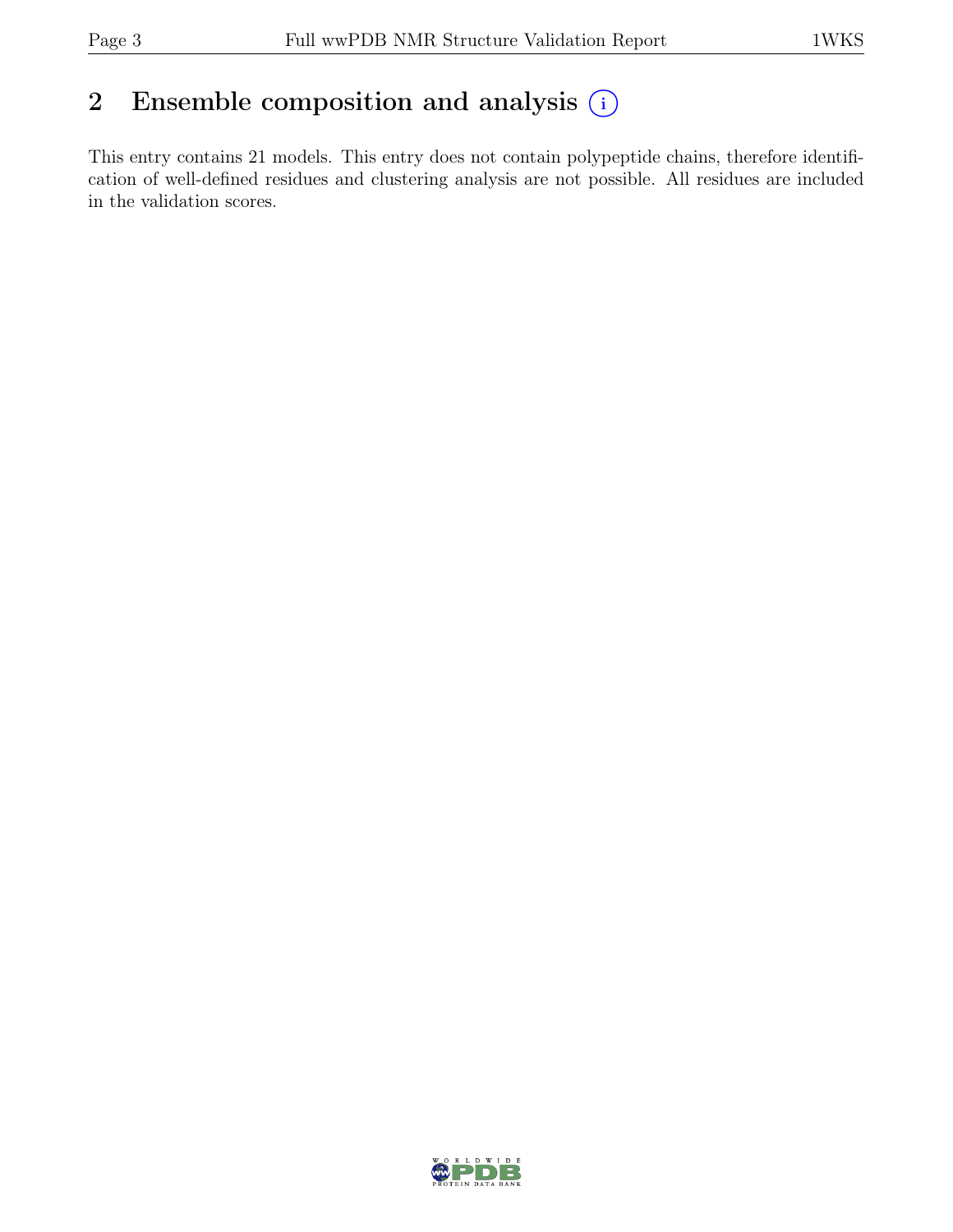# 3 Entry composition  $(i)$

There is only 1 type of molecule in this entry. The entry contains 547 atoms, of which 185 are hydrogens and 0 are deuteriums.

 $\bullet$  Molecule 1 is a RNA chain called 5'-R(\*GP\*GP\*CP\*UP\*UP\*UP\*GP\*GP\*AP\*UP\*AP\*A  $P^*AP^*AP^*GP^*CP^*C$ -3'.

| Mol | Chain   Residues |                | Atoms |        |  |     | race |  |
|-----|------------------|----------------|-------|--------|--|-----|------|--|
|     | 1 <sub>7</sub>   | $_{\rm Total}$ |       | н      |  |     |      |  |
|     |                  | 547            | 163   | 185 67 |  | 116 |      |  |

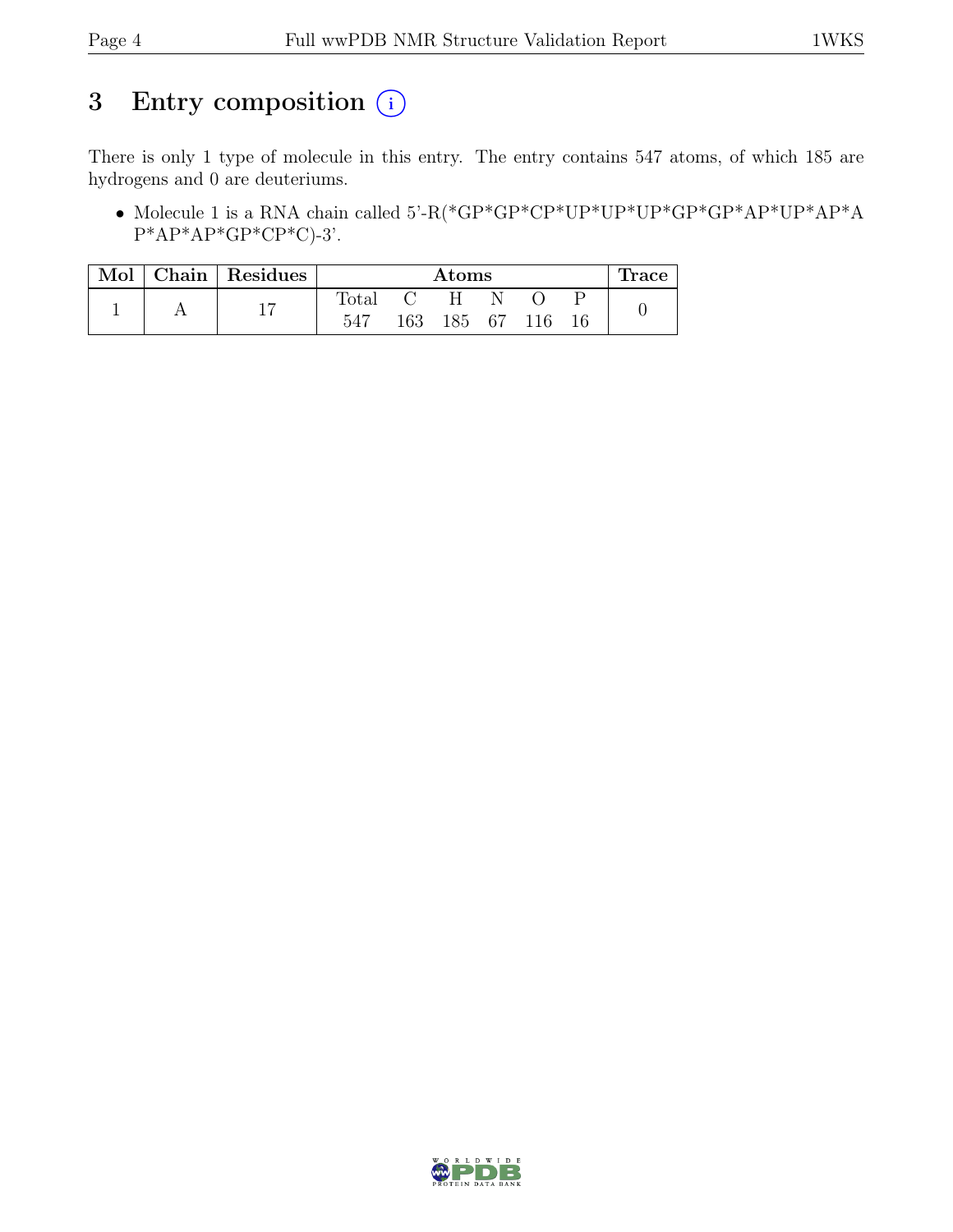# 4 Residue-property plots (i)

## <span id="page-4-0"></span>4.1 Average score per residue in the NMR ensemble

These plots are provided for all protein, RNA, DNA and oligosaccharide chains in the entry. The first graphic is the same as shown in the summary in section 1 of this report. The second graphic shows the sequence where residues are colour-coded according to the number of geometric quality criteria for which they contain at least one outlier: green  $= 0$ , yellow  $= 1$ , orange  $= 2$  and red  $=$ 3 or more. Stretches of 2 or more consecutive residues without any outliers are shown as green connectors. Residues which are classified as ill-defined in the NMR ensemble, are shown in cyan with an underline colour-coded according to the previous scheme. Residues which were present in the experimental sample, but not modelled in the final structure are shown in grey.

• Molecule 1: 5'-R(\*GP\*GP\*CP\*UP\*UP\*UP\*GP\*GP\*AP\*UP\*AP\*AP\*AP\*AP\*GP\*CP\*C)-3

| Chain A: | 29% | 65% | 6% |
|----------|-----|-----|----|
|          |     |     |    |

## 4.2 Scores per residue for each member of the ensemble

Colouring as in section [4.1](#page-4-0) above.

### 4.2.1 Score per residue for model 1

• Molecule 1: 5'-R(\*GP\*GP\*CP\*UP\*UP\*UP\*GP\*GP\*AP\*UP\*AP\*AP\*AP\*AP\*GP\*CP\*C)-3 '



### 4.2.2 Score per residue for model 2

• Molecule 1: 5'-R(\*GP\*GP\*CP\*UP\*UP\*UP\*GP\*GP\*AP\*UP\*AP\*AP\*AP\*AP\*GP\*CP\*C)-3 '



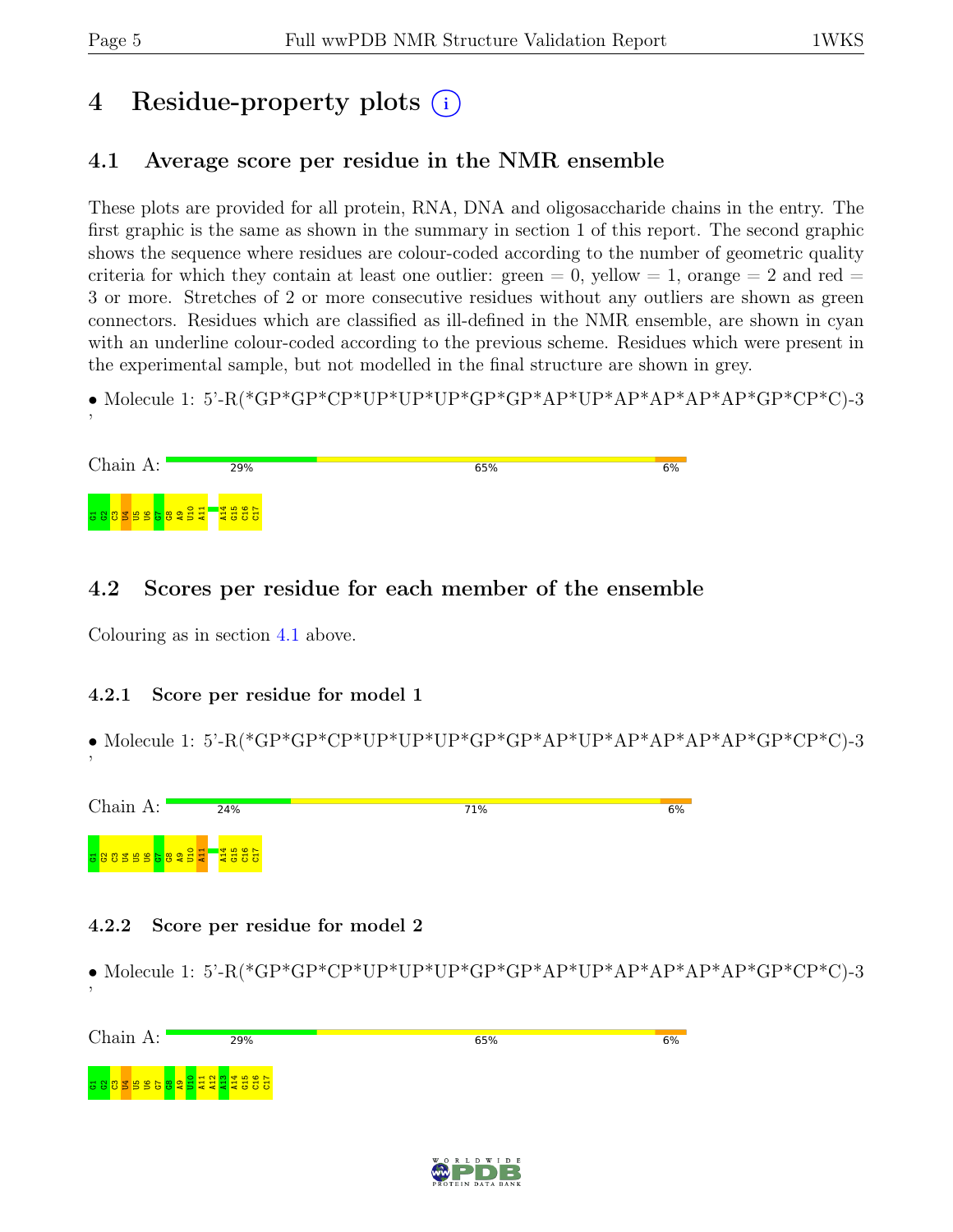#### 4.2.3 Score per residue for model 3

• Molecule 1: 5'-R(\*GP\*GP\*CP\*UP\*UP\*UP\*GP\*GP\*AP\*UP\*AP\*AP\*AP\*AP\*GP\*CP\*C)-3 '

| Chain A:                          | 35%                                                     | 59% | 6% |
|-----------------------------------|---------------------------------------------------------|-----|----|
| <mark>공 않 (양 宫 음 음 음 양 양 금</mark> | $\frac{1}{2}$ $\frac{1}{3}$ $\frac{1}{5}$ $\frac{1}{5}$ |     |    |

#### 4.2.4 Score per residue for model 4

• Molecule 1: 5'-R(\*GP\*GP\*CP\*UP\*UP\*UP\*GP\*GP\*AP\*UP\*AP\*AP\*AP\*AP\*GP\*CP\*C)-3 '

| Chain<br>$\Delta \cdot$               | 18% | 71% | 12% |
|---------------------------------------|-----|-----|-----|
| s 8 3 5 5 6 6 8 2 5 4 2 2 2 3 5 6 6 7 |     |     |     |

### 4.2.5 Score per residue for model 5

• Molecule 1: 5'-R(\*GP\*GP\*CP\*UP\*UP\*UP\*GP\*GP\*AP\*UP\*AP\*AP\*AP\*AP\*GP\*CP\*C)-3

| Chain A: $\blacksquare$ | 12%                                   | 71% | 18% |
|-------------------------|---------------------------------------|-----|-----|
|                         | a a a a a a a a a a a a a a a a a a a |     |     |

### 4.2.6 Score per residue for model 6

• Molecule 1: 5'-R(\*GP\*GP\*CP\*UP\*UP\*UP\*GP\*GP\*AP\*UP\*AP\*AP\*AP\*AP\*GP\*CP\*C)-3 '



## 4.2.7 Score per residue for model 7

• Molecule 1: 5'-R(\*GP\*GP\*CP\*UP\*UP\*UP\*GP\*GP\*AP\*UP\*AP\*AP\*AP\*AP\*GP\*CP\*C)-3 '

71%



12%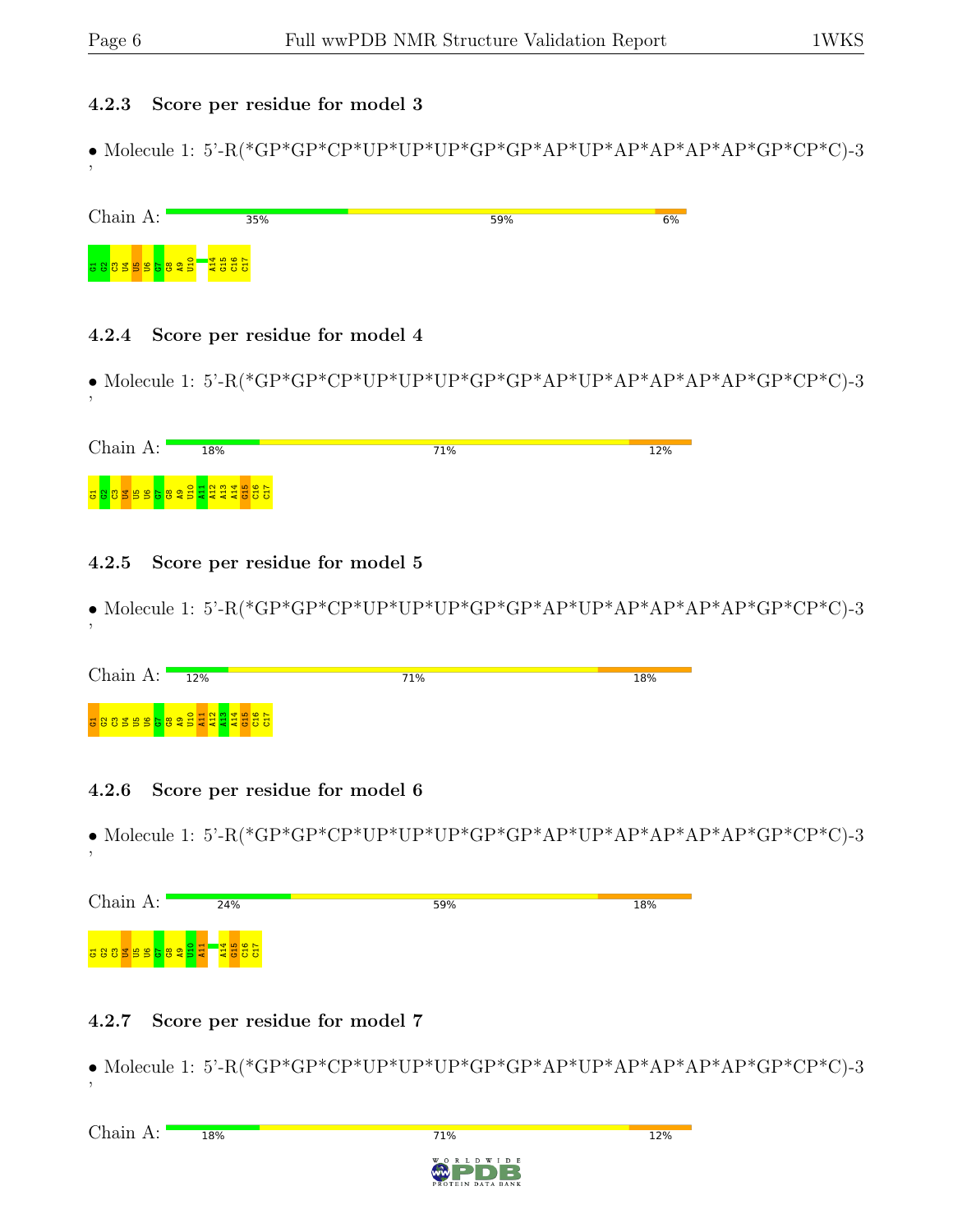'

'

'



#### 4.2.8 Score per residue for model 8

• Molecule 1: 5'-R(\*GP\*GP\*CP\*UP\*UP\*UP\*GP\*GP\*AP\*UP\*AP\*AP\*AP\*AP\*GP\*CP\*C)-3

| Chain $A:$ | 12%                | 65% | 24% |
|------------|--------------------|-----|-----|
|            | sassessessel asses |     |     |

#### 4.2.9 Score per residue for model 9

• Molecule 1: 5'-R(\*GP\*GP\*CP\*UP\*UP\*UP\*GP\*GP\*AP\*UP\*AP\*AP\*AP\*AP\*GP\*CP\*C)-3

| Chain A: | 29% | 71% |  |
|----------|-----|-----|--|
|          |     |     |  |

### 4.2.10 Score per residue for model 10

• Molecule 1: 5'-R(\*GP\*GP\*CP\*UP\*UP\*UP\*GP\*GP\*AP\*UP\*AP\*AP\*AP\*AP\*GP\*CP\*C)-3

| Chain A:              | 24% | 65% | 12% |
|-----------------------|-----|-----|-----|
| <b>B8855689944885</b> |     |     |     |

### 4.2.11 Score per residue for model 11

• Molecule 1: 5'-R(\*GP\*GP\*CP\*UP\*UP\*UP\*GP\*GP\*AP\*UP\*AP\*AP\*AP\*AP\*GP\*CP\*C)-3

| Chain A: | 29% | 53% | 18% |
|----------|-----|-----|-----|
|          |     |     |     |
|          |     |     |     |

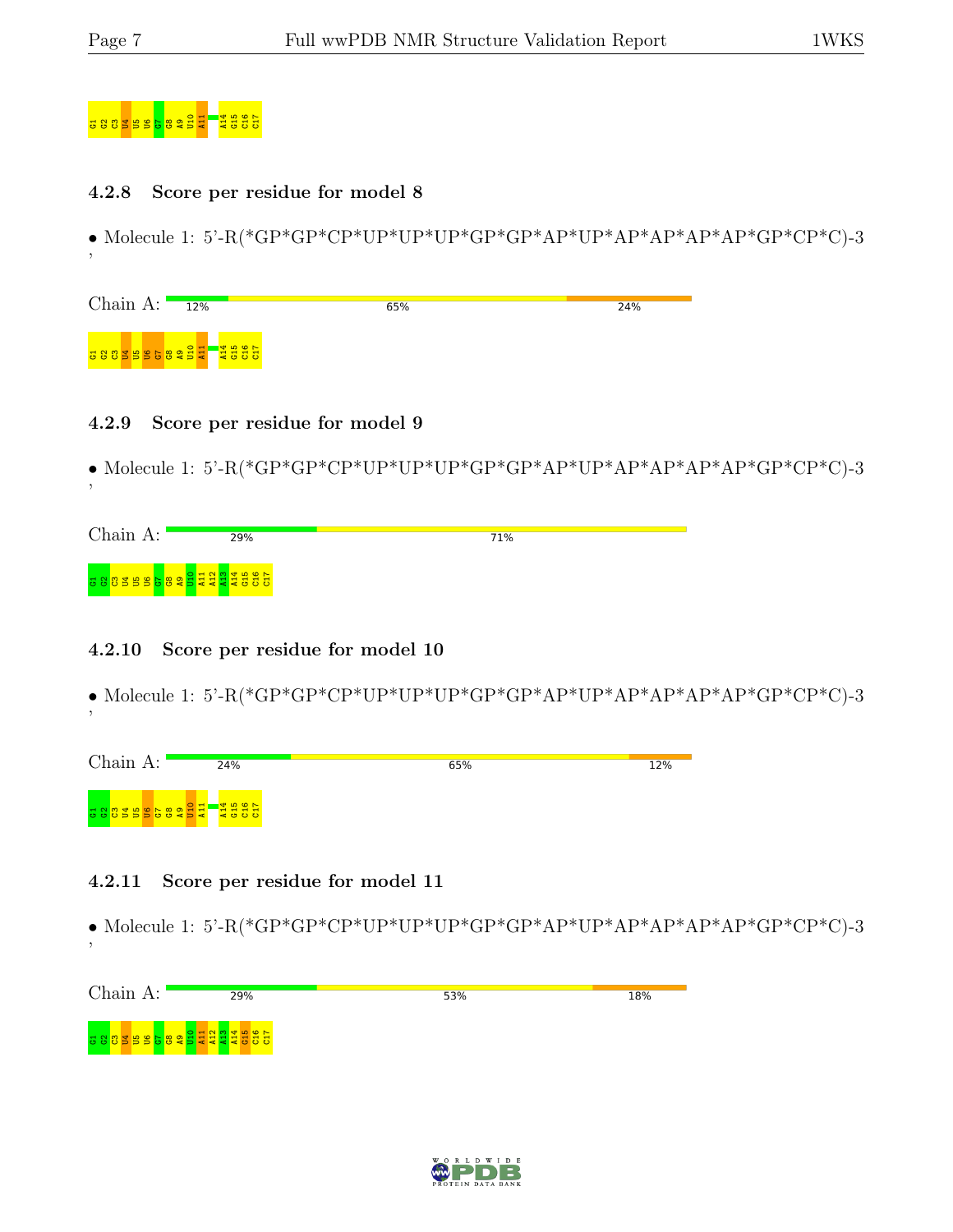### 4.2.12 Score per residue for model 12

• Molecule 1: 5'-R(\*GP\*GP\*CP\*UP\*UP\*UP\*GP\*GP\*AP\*UP\*AP\*AP\*AP\*AP\*GP\*CP\*C)-3 '



### 4.2.13 Score per residue for model 13

• Molecule 1: 5'-R(\*GP\*GP\*CP\*UP\*UP\*UP\*GP\*GP\*AP\*UP\*AP\*AP\*AP\*AP\*GP\*CP\*C)-3 '

| Chain A:                                      |             | 35% | 53% | 12% |
|-----------------------------------------------|-------------|-----|-----|-----|
| $\mathbf{g}$<br>l B<br>. 급 양 양 <mark>활</mark> | 227<br>2888 |     |     |     |

## 4.2.14 Score per residue for model 14

• Molecule 1: 5'-R(\*GP\*GP\*CP\*UP\*UP\*UP\*GP\*GP\*AP\*UP\*AP\*AP\*AP\*AP\*GP\*CP\*C)-3 '

| Chain A:                               | 24%                                               | 71% | 6% |
|----------------------------------------|---------------------------------------------------|-----|----|
| $\overline{\phantom{0}}$<br>ಅಕ<br>6555 | $\sim$<br>$\blacksquare$<br>22333 L<br><u>ਜ ਜ</u> |     |    |

## 4.2.15 Score per residue for model 15

 $\bullet$  Molecule 1: 5'-R(\*GP\*GP\*CP\*UP\*UP\*UP\*GP\*GP\*AP\*<br/>AP\*AP\*AP\*AP\*GP\*C)-3 '



## 4.2.16 Score per residue for model 16

 $\bullet$  Molecule 1: 5'-R(\*GP\*GP\*CP\*UP\*UP\*UP\*GP\*GP\*AP\*<br/>MP\*AP\*AP\*AP\*GP\*CP\*C)-3 '

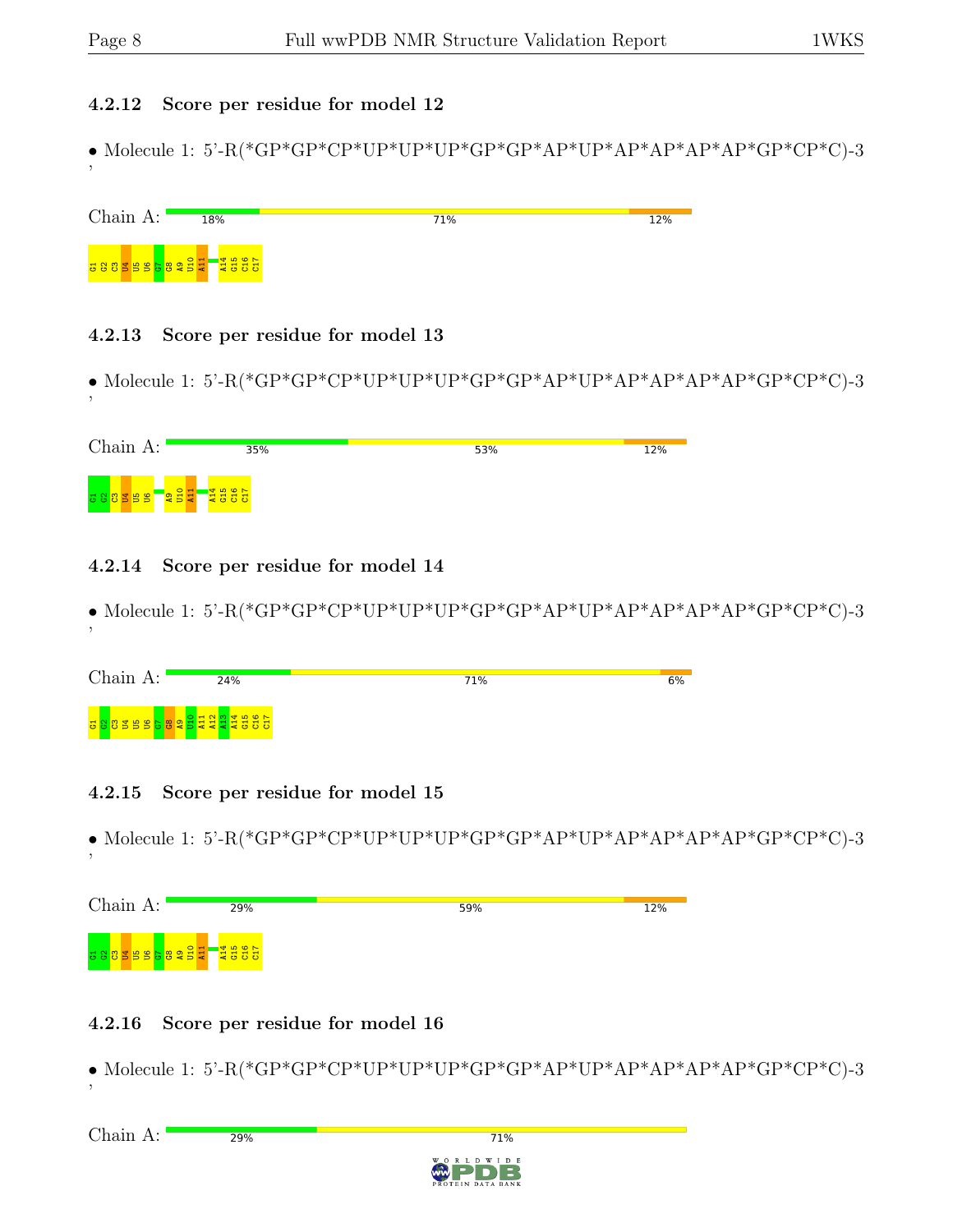'

'



#### 4.2.17 Score per residue for model 17

• Molecule 1: 5'-R(\*GP\*GP\*CP\*UP\*UP\*UP\*GP\*GP\*AP\*UP\*AP\*AP\*AP\*AP\*GP\*CP\*C)-3

| Chain A: | 24%                                   | 71% | 6% |
|----------|---------------------------------------|-----|----|
|          | a a a a a a a a a a a a a a a a a a a |     |    |

#### 4.2.18 Score per residue for model 18

• Molecule 1: 5'-R(\*GP\*GP\*CP\*UP\*UP\*UP\*GP\*GP\*AP\*UP\*AP\*AP\*AP\*AP\*GP\*CP\*C)-3

| Chain<br>А: | 18%                                                  | 65% | 18% |
|-------------|------------------------------------------------------|-----|-----|
|             | <b>a 8 8 3 9 9 6 8 9 9 5 5 9 9 9 1 9 1 9 1 9 5 6</b> |     |     |

### 4.2.19 Score per residue for model 19

• Molecule 1: 5'-R(\*GP\*GP\*CP\*UP\*UP\*UP\*GP\*GP\*AP\*UP\*AP\*AP\*AP\*AP\*GP\*CP\*C)-3

| Chain A:  | 24%   | 65% | 12% |
|-----------|-------|-----|-----|
| 888888888 | 74567 |     |     |

### 4.2.20 Score per residue for model 20

• Molecule 1: 5'-R(\*GP\*GP\*CP\*UP\*UP\*UP\*GP\*GP\*AP\*UP\*AP\*AP\*AP\*AP\*GP\*CP\*C)-3 '

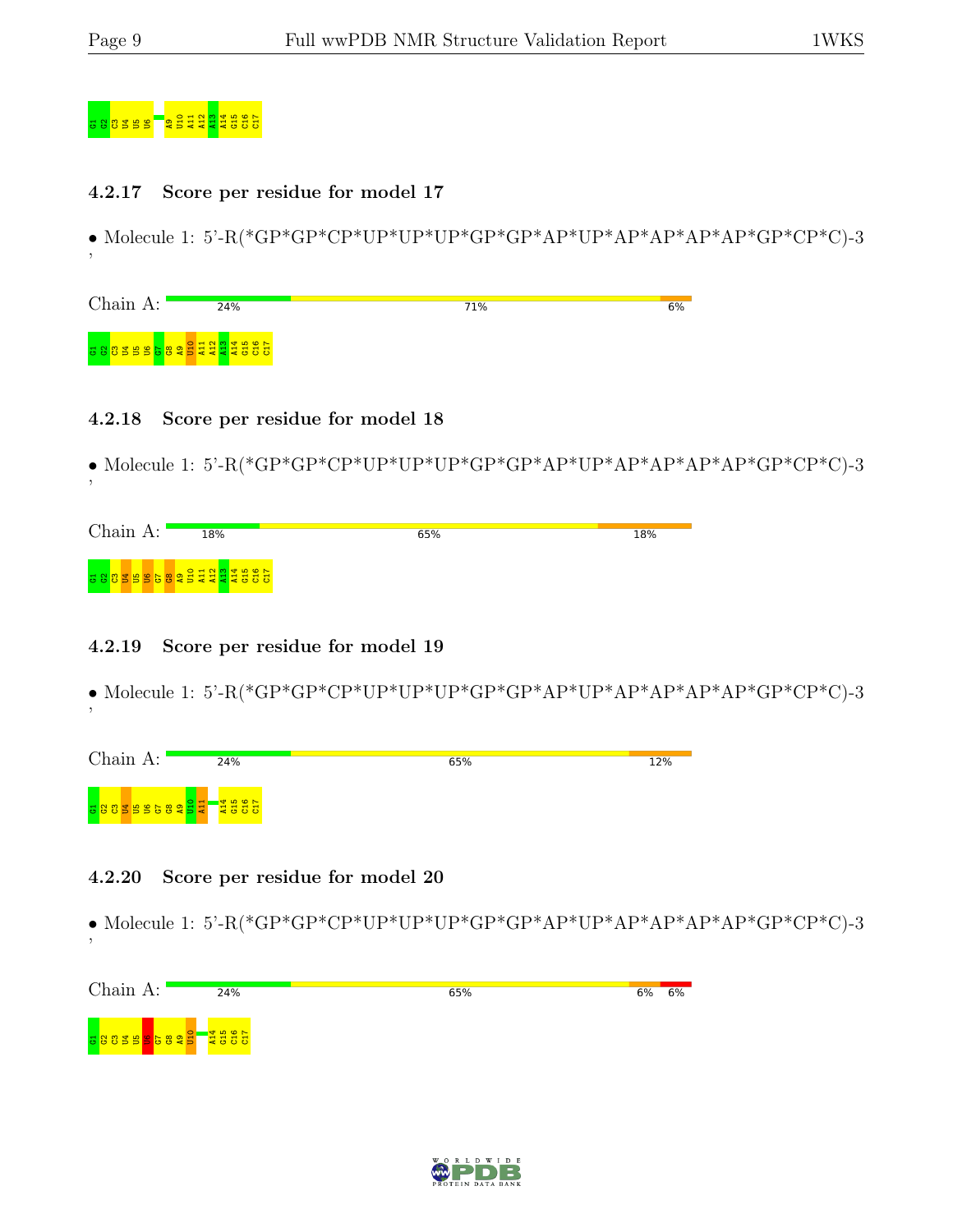## 4.2.21 Score per residue for model 21

 $\bullet$  Molecule 1: 5'-R(\*GP\*GP\*CP\*UP\*UP\*UP\*GP\*GP\*AP\*<br/>AP\*AP\*AP\*AP\*GP\*CP\*C)-3 '

| Chain A: | 29%                                                                                         | 65% | 6% |
|----------|---------------------------------------------------------------------------------------------|-----|----|
|          | $\begin{array}{c}\n\hline\n\downarrow 456 \\ \hline\n\downarrow 657 \\ \hline\n\end{array}$ |     |    |

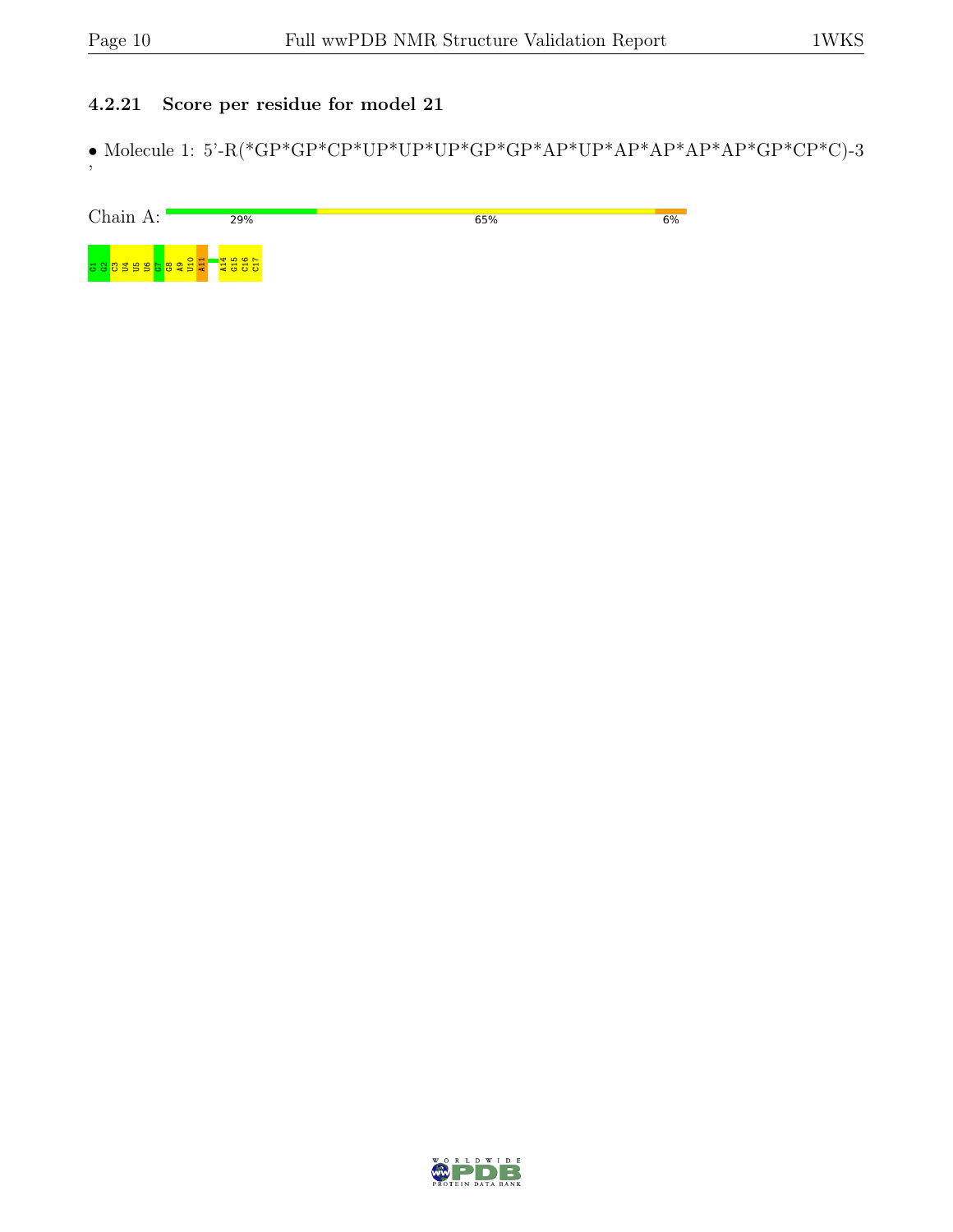# 5 Refinement protocol and experimental data overview  $(i)$

The models were refined using the following method: simulated annealing.

Of the 100 calculated structures, 21 were deposited, based on the following criterion: structures with the lowest energy.

The following table shows the software used for structure solution, optimisation and refinement.

| Software name   Classification |                           | Version |
|--------------------------------|---------------------------|---------|
| Discover                       | structure solution   97.0 |         |
| Discover                       | refinement                | 97 O    |

No chemical shift data was provided.

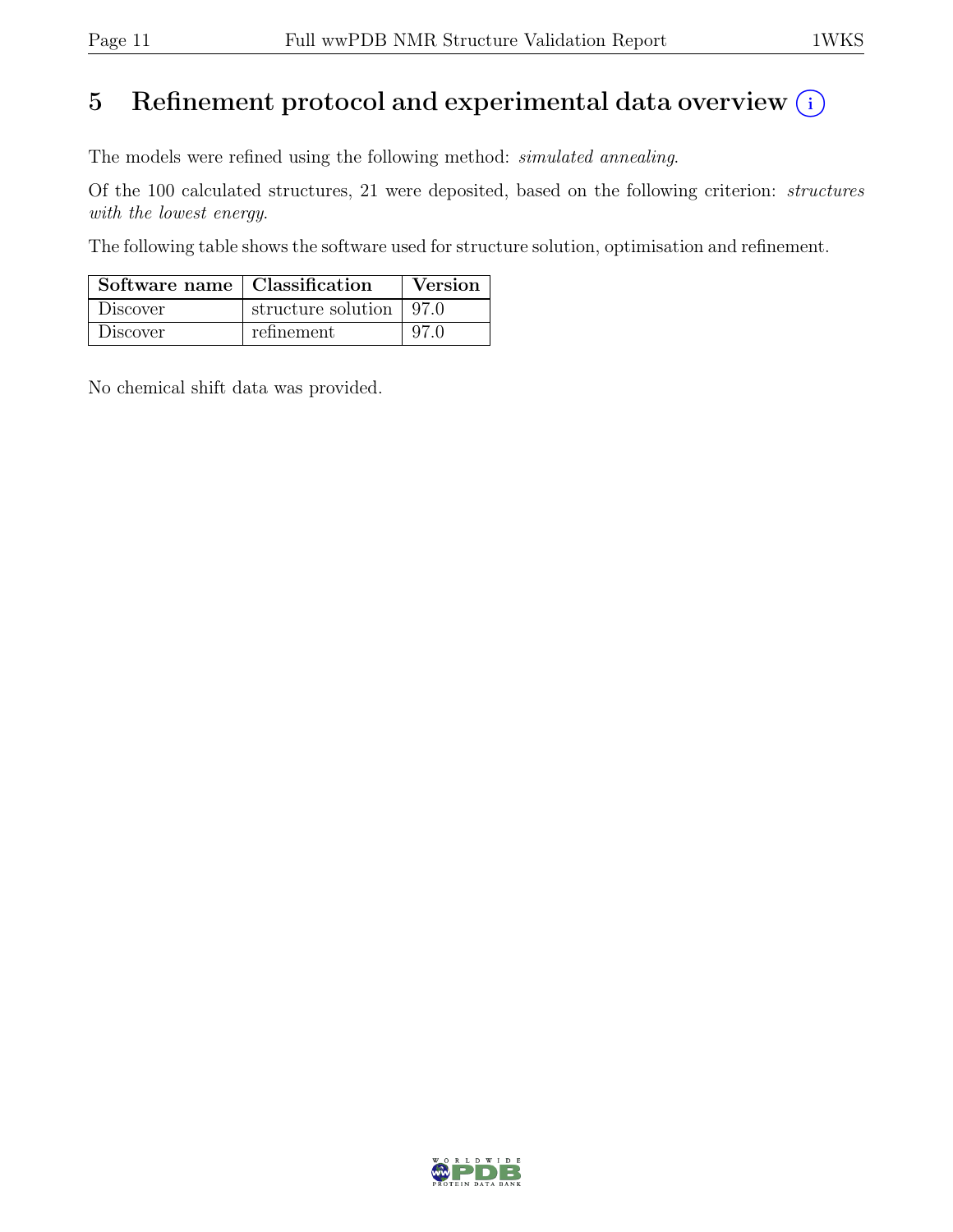# 6 Model quality  $(i)$

## 6.1 Standard geometry  $(i)$

The Z score for a bond length (or angle) is the number of standard deviations the observed value is removed from the expected value. A bond length (or angle) with  $|Z| > 5$  is considered an outlier worth inspection. RMSZ is the (average) root-mean-square of all Z scores of the bond lengths (or angles).

| Mol | $\operatorname{\mathbb{C}}$ hain |                 | Bond lengths                  | Bond angles     |                                     |  |
|-----|----------------------------------|-----------------|-------------------------------|-----------------|-------------------------------------|--|
|     |                                  | <b>RMSZ</b>     | #Z>5                          | <b>RMSZ</b>     | #Z>5                                |  |
|     |                                  | $1.35 \pm 0.01$ | $0\pm0/405$ ( $0.0\pm0.0\%$ ) | $1.86 \pm 0.03$ | $(1.8 \pm 0.2\%)$<br>$11\pm1/630$ ( |  |
| ĄЦ  | All                              | 1.35            | $0.0\%$<br>0/8505             | 1.86            | $1.8\%$<br>234/13230                |  |

Chiral center outliers are detected by calculating the chiral volume of a chiral center and verifying if the center is modelled as a planar moiety or with the opposite hand. A planarity outlier is detected by checking planarity of atoms in a peptide group, atoms in a mainchain group or atoms of a sidechain that are expected to be planar.

|  | Mol   Chain   Chirality   Planarity |               |
|--|-------------------------------------|---------------|
|  | $0.0 \pm 0.0$                       | $1.5 \pm 0.9$ |
|  |                                     | 39            |

There are no bond-length outliers.

All unique angle outliers are listed below. They are sorted according to the Z-score of the worst occurrence in the ensemble.

| Mol          | Chain<br>Res |    | <b>Type</b>    | Atoms                    | Z       | Observed $(°)$ | Ideal <sup>o</sup> | <b>Models</b> |       |
|--------------|--------------|----|----------------|--------------------------|---------|----------------|--------------------|---------------|-------|
|              |              |    |                |                          |         |                |                    | Worst         | Total |
| 1            | A            | 8  | G              | $O4'$ -C1'-N9            | 9.90    | 116.12         | 108.20             | 10            | 15    |
| $\mathbf{1}$ | A            | 6  | U              | $O4'$ -C1'-N1            | 8.97    | 115.37         | 108.20             | 8             | 21    |
| $\mathbf{1}$ | A            | 11 | А              | $O4'$ -C1'-N9            | 7.84    | 114.47         | 108.20             | 19            | 6     |
| $\mathbf{1}$ | $\mathbf{A}$ | 10 | U              | $O4'$ -C1'-N1            | 7.75    | 114.40         | 108.20             | 17            | 3     |
| 1            | A            | 5  | $\overline{U}$ | $O4'$ -C1'-N1            | 6.76    | 113.61         | 108.20             | 20            | 21    |
| 1            | А            | 4  | $\overline{U}$ | $O4'$ -C1'-N1            | 6.69    | 113.55         | 108.20             | 5             | 21    |
| 1            | A            | 16 | $\rm C$        | $\overline{O4'}$ -C1'-N1 | 6.69    | 113.55         | 108.20             | 8             | 21    |
| 1            | A            | 14 | А              | $O4'$ -C1'-N9            | 6.46    | 113.37         | 108.20             | 10            | 21    |
| 1            | A            | 3  | $\rm C$        | $O4'$ -C1'-N1            | 6.42    | 113.34         | 108.20             | 15            | 21    |
| $\mathbf{1}$ | A            | 1  | G              | $O4'$ -C1'-N9            | 5.99    | 112.99         | 108.20             | 14            | 6     |
| $\mathbf{1}$ | A            | 15 | G              | $O4'$ -C1'-N9            | 5.94    | 112.95         | 108.20             | 10            | 21    |
| $\mathbf{1}$ | A            | 8  | G              | $C1'-O4'-C4'$            | $-5.75$ | 105.30         | 109.90             | 14            | 1     |
| 1            | A            | 7  | G              | $O4'$ -C1'-N9            | 5.59    | 112.67         | 108.20             | 19            | 3     |
| $\mathbf{1}$ | A            | 17 | $\rm C$        | $O4'$ -C1'-N1            | 5.58    | 112.67         | 108.20             | 20            | 20    |
| 1            | А            | 15 | G              | $N9-C1'-C2'$             | $-5.56$ | 105.88         | 112.00             | 3             | 21    |



Continued on next page...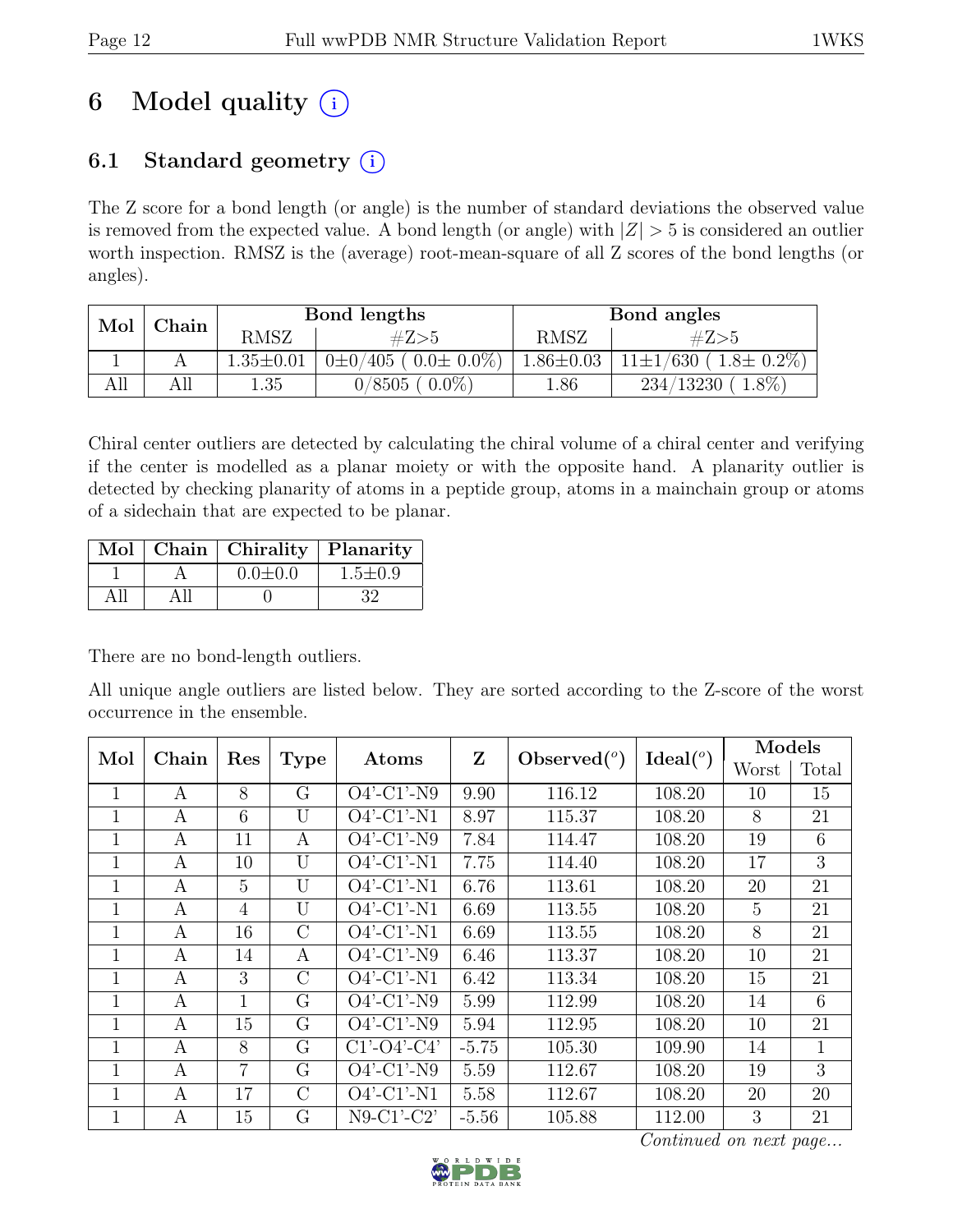| Mol | Chain   Res |  |      |               |                | $\Delta$ Ideal $(^o)$ | Models |       |       |
|-----|-------------|--|------|---------------|----------------|-----------------------|--------|-------|-------|
|     |             |  | Type | Atoms         | Observed $(°)$ |                       |        | Worst | Total |
|     |             |  |      | $P-O3'-C3'$   | 5.47           | 126.27                | 119.70 | 18    |       |
|     |             |  |      | $O4'$ -C1'-N9 | 5.47           | 112.58                | 108.20 |       |       |
|     |             |  |      | $P-O3'-C3'$   | 5.39           | 126.17                | 119.70 |       |       |

Continued from previous page...

There are no chirality outliers.

All unique planar outliers are listed below. They are sorted by the frequency of occurrence in the ensemble.

| $Mol$   Chain | Res | <b>Type</b> | Group     | Models (Total) |
|---------------|-----|-------------|-----------|----------------|
|               |     |             | Sidechain |                |
|               | 12  | А           | Sidechain |                |
|               | 11  | А           | Sidechain |                |
|               | 15  | G           | Sidechain |                |
|               | 5   | H           | Sidechain |                |
|               |     | G           | Sidechain |                |
|               |     |             | Sidechain |                |

## 6.2 Too-close contacts  $(i)$

In the following table, the Non-H and H(model) columns list the number of non-hydrogen atoms and hydrogen atoms in each chain respectively. The H(added) column lists the number of hydrogen atoms added and optimized by MolProbity. The Clashes column lists the number of clashes averaged over the ensemble.

|  |      | Mol   Chain   Non-H   H(model)   H(added)   Clashes |      |                          |
|--|------|-----------------------------------------------------|------|--------------------------|
|  | 7602 | -3885                                               | 3885 | $\overline{\phantom{a}}$ |

The all-atom clashscore is defined as the number of clashes found per 1000 atoms (including hydrogen atoms). The all-atom clashscore for this structure is -.

There are no clashes.

## 6.3 Torsion angles  $(i)$

## 6.3.1 Protein backbone  $(i)$

There are no protein molecules in this entry.

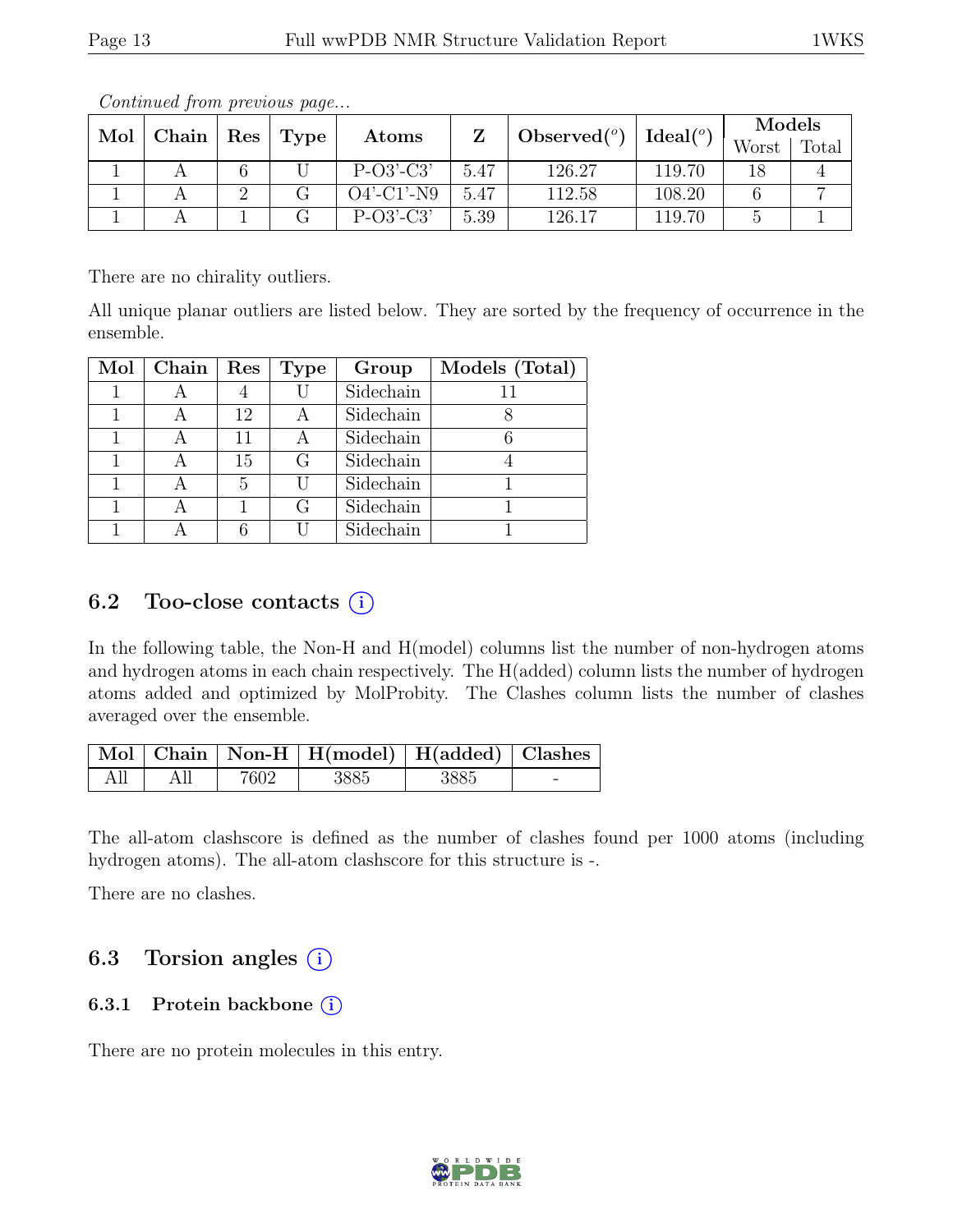#### 6.3.2 Protein sidechains  $(i)$

There are no protein molecules in this entry.

#### 6.3.3 RNA $(i)$

| Mol | Chain | Analysed        | Backbone Outliers   Pucker Outliers   Suiteness |                       |                 |
|-----|-------|-----------------|-------------------------------------------------|-----------------------|-----------------|
|     |       | $16/17$ (94\%)  | $3\pm1(20\pm5\%)$                               | $0\pm 0$ $(2\pm 3\%)$ | $0.43 \pm 0.04$ |
| All |       | $337/357(94\%)$ | 66 (20%)                                        | $6(2\%)$              | $\rm 0.43$      |

The overall RNA backbone suiteness is 0.44.

All unique RNA backbone outliers are listed below:

| Mol | Chain | Res | Type | Models (Total) |
|-----|-------|-----|------|----------------|
|     |       | 9   |      | 21             |
|     |       | 11  |      | 17             |
|     |       | 10  |      | 15             |
|     |       | 8   | G    | 5              |
|     |       |     | G    |                |
|     |       | 13  |      |                |
|     |       | 2   | G    |                |
|     |       | 17  | ⊖    |                |
|     |       | 12  |      |                |

All unique RNA pucker outliers are listed below:

|  |  | Mol   Chain   Res   Type   Models (Total) |
|--|--|-------------------------------------------|
|  |  |                                           |
|  |  |                                           |
|  |  |                                           |

## 6.4 Non-standard residues in protein, DNA, RNA chains (i)

There are no non-standard protein/DNA/RNA residues in this entry.

## 6.5 Carbohydrates  $(i)$

There are no monosaccharides in this entry.

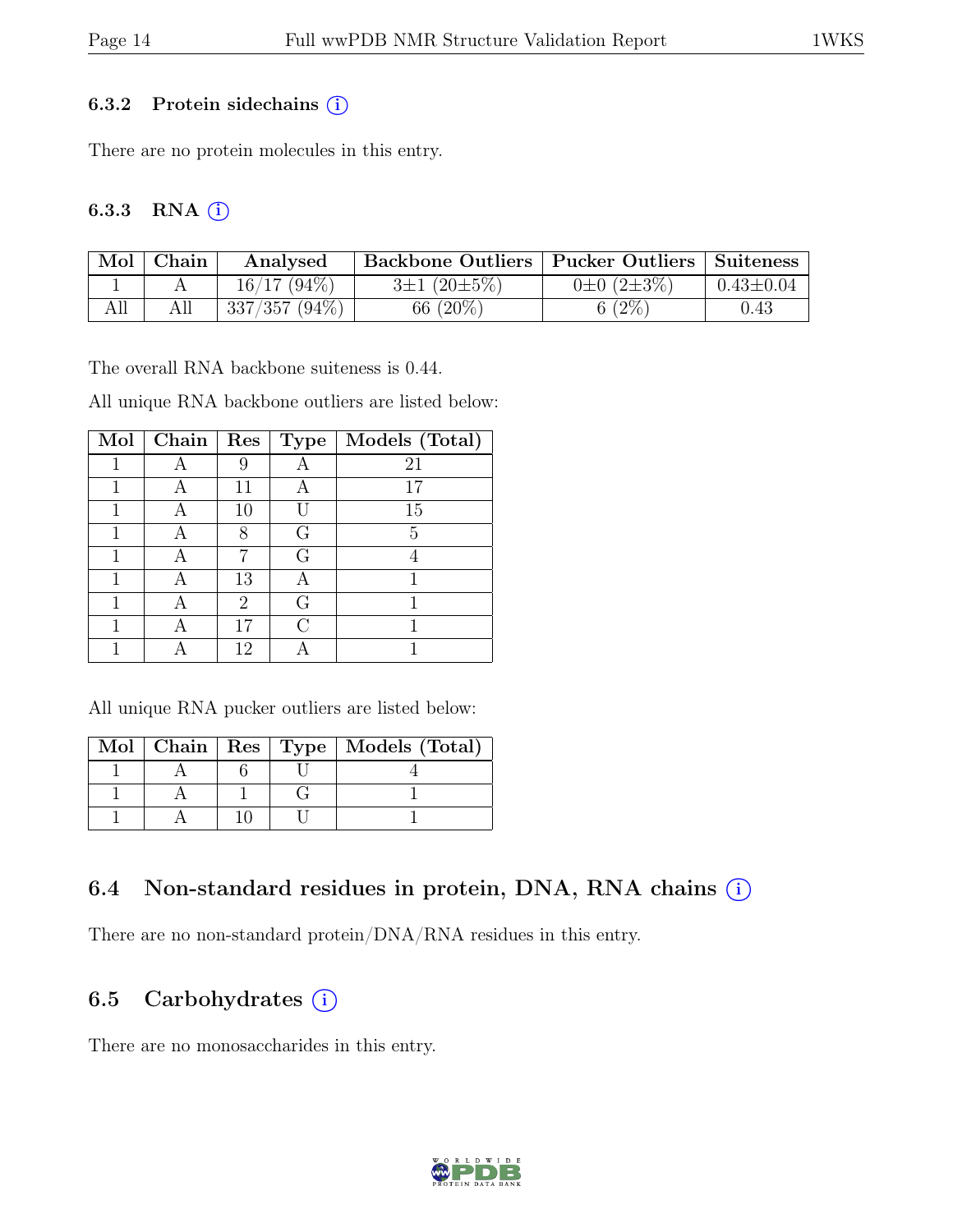## 6.6 Ligand geometry  $(i)$

There are no ligands in this entry.

## 6.7 Other polymers  $(i)$

There are no such molecules in this entry.

## 6.8 Polymer linkage issues (i)

There are no chain breaks in this entry.